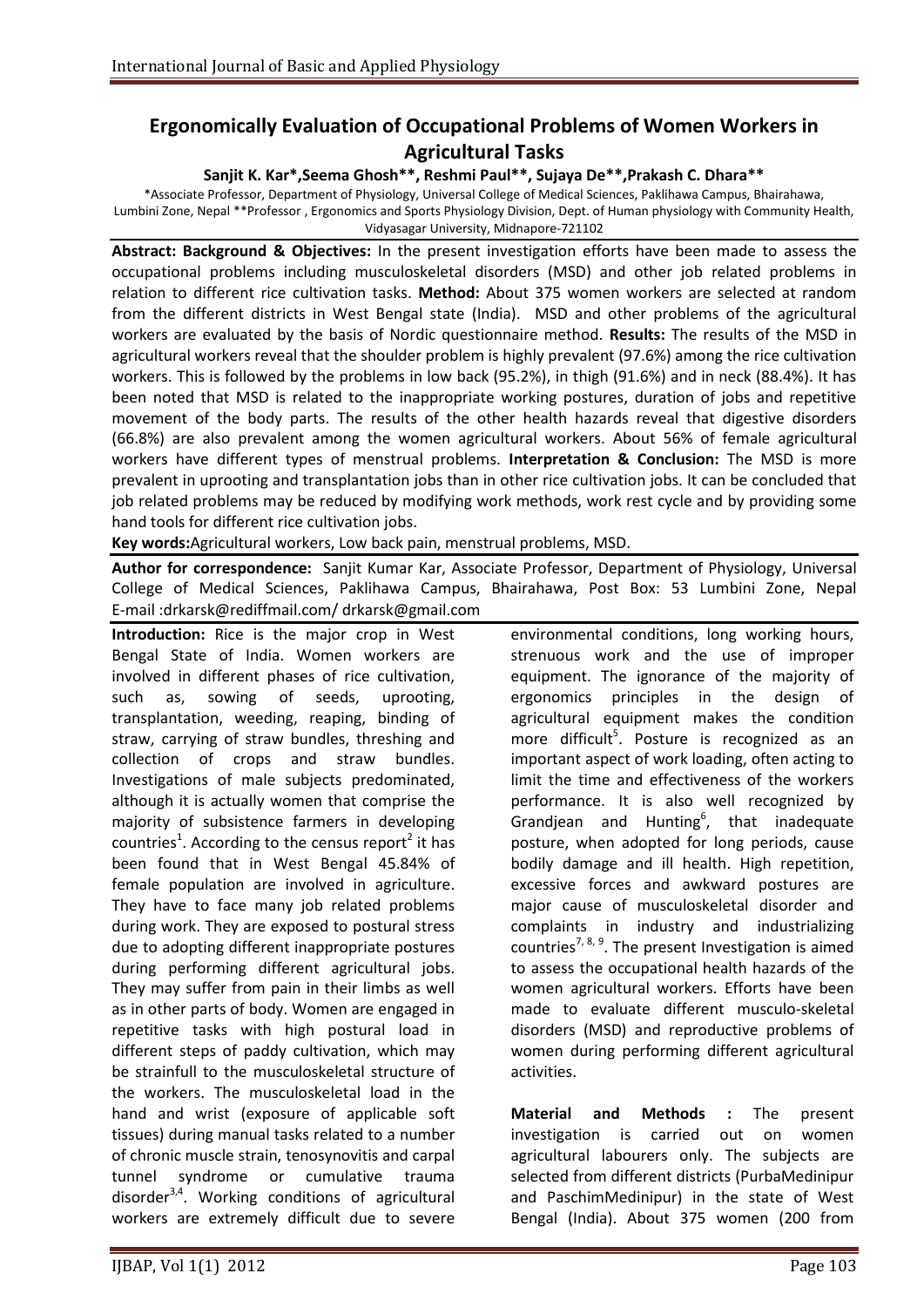PurbaMedinipur and 175 from PaschimMedinipur) have been selected at random for the study. The age range of the subject is 19 years to 68 years. The occupational health problems of the workers who are engaged in different agricultural tasks of rice cultivation have been evaluated by questionnaire technique. Questions are asked to the subjects during work, just after finishing the work, and in the evening after returning to their home from the field.

**Statistical analysis:** The body composition of the subject is also determined. From the measures of height and weight the body mass index (BMI) has been calculated and from the skin fold thickness different body composition parameters are computed $^{10}$ . The formulae used for the same are as follows:

- 1. Body mass index= Weight (Kg) / Height<sup>2</sup> (meter)
- 2. Body density (gm/cc) = 1.0994921 0.0009929 ( sum of triceps , supra-illium and thigh skin folds) +  $0.0000023$  (sum of the same three skin folds  $)^2$  – 0.0001392 (age in years)
- 3. Fat  $% = \{(4.95 / Body density) -4.50\} \times 100$
- 4. Total body fat = (weight (kg)  $X$  fat % )/ 100
- 5. Lean body mass ( $Kg$ ) = Total body weight Total body fat

The nutritional status of the subject has been evaluated by twenty four hours recall method. The amount of food intake has been recorded from the subjects for three consecutive days.

**Results:** The prevalence of musculoskeletal disorders (MSD) is very high among the women agricultural workers. The occurrence of MSD in different agricultural activities has been presented in Table 1. The result reveals that lower back; lower limb and upper limb are the most affected body parts of women. The women workers also report neckache and it is more prevalent in reaping job than that in other jobs.

It has been noted that in rice cultivation jobs the most affected body part of the woman workers was the upper limb (100%). A detailed study of the work related problems of upper limb have been made and the results are presented in Table 2. It has been reported by the subjects that the major parts of the upper limbs, viz., shoulder,

finger, wrist and upper arm are affected in most of the subjects whereas palm, forearm and elbow joint are the less affected parts of hand arm system.

The prevalence of lower limb problems has been also noted (Table 3). The most affected part of lower limb is thigh. All women workers reported the occurrence of pain in the thigh during performing transplantation, reaping and threshing jobs.

The women agricultural workers also have job related problems other than musculoskeletal disorders. Among them fatigue, digestive disorder, and headache are prevalent (Table 1). The most striking disorder is acidity. They have also reported about the indigestion and pain in the abdomen. The diurnal variation of digestive disorders of the workers has been also studied (not shown in the table) and it has been noted that the complaints of acidity increases in the afternoon (28.1%) and in the night (34.1%).Different types of eye related problems such as pain in eyes, burning sensation in the eyes, watering and blurred vision have been found in this investigation.

The women-related problems have also been studied among the female agricultural workers. It includes the problems of reproductive cycle, problems related to pregnancy etc. From the results it has been found that 56% of women workers have menstrual problems (Table 4). They have reported different kinds of menstrual problems such as amenorrhea, dysmenorrhoea, menorrhoea, and leucorrhoea. Among these, leucorrhoea (30.5%) is the most prevalent problem among the workers.

**Discussion:** Women agricultural workers are engaged most of the rice cultivation jobs. The workers do all the rice cultivation jobs manually. Most of the workers (98%) report pain in right shoulder but the problems in left shoulder are less prevalent. This difference may be due to fact that all workers used their right hand more actively than that of left hand during performing different tasks. In most of agricultural operation the shoulder has been found to remain abducted for long time and as a result static load has been imposed on the shoulder. In addition to that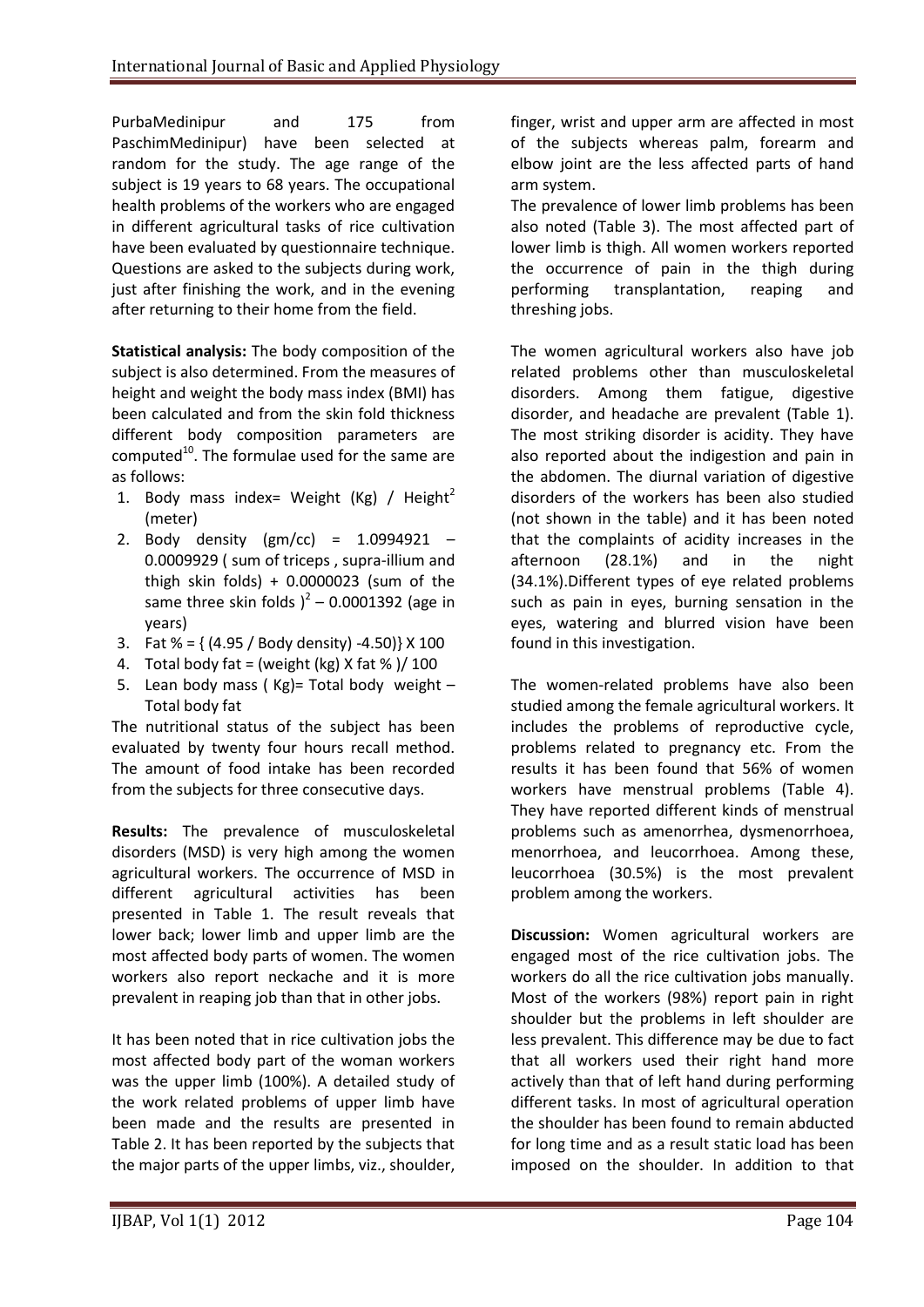frequent movement of shoulder takes place in all agricultural tasks. The arm rose to some extent that cause shoulder muscle tenderness disorder. This is due to the static fatigue of trapezius muscle<sup>12</sup>. Working tasks with repetitive arm movements may evoke shoulder tendonitis or tendovaginitis probably due to friction $^{13}$ .

In case of reaping and binding jobs a large number of women have pain/discomfort in their upper arm. In reaping operation the workers have to cut rice straws by a sickle. During this process there may be frequent contraction of biceps and triceps leading to the development of pain in the upper arm after some time. Similarly, in case of binding job the above muscles are contracted frequently due to exerting pressure for making straw bundle.

The workers also report pain in their right and left wrist. There are dorsiflextion, ventriflextion and lateral movements of wrist joint during different operations. The problem is highly prevalent in left wrist during reaping of rice straw. The left hands of the workers were required to hold a bundle of rice straw during cutting them by the right hand. The left wrist usually remained in dorsiflexed condition during the whole operation imposing static load on it. In case of binding operation the problems of right wrist is more pronounced than that in left wrist probably because of greater movement at right wrist joint during making knots.

The occurrence of finger pain has been reported by 100% of women workers in case of performing transplantation and binding of straws. It is also prevalent in case of other rice cultivation jobs also where fingers are actively involved. The transplantation of rice seedlings is made by piercing the fingers in to the mud, which caused friction with solid and hard Materials present in the mud causing the problem in fingers. In case of binding of straws the fingers have frictions with the straws during making knot in the bundle, which might be the reason for developing pain in the fingers. The occurrence of pain gradually increases with the time and the maximum numbers of workers are found to be affected after finishing the work in all kinds of rice cultivation jobs. This may be due

to the cumulative effect of repeated finger movement during work.

During performing transplantation, reaping and threshing jobsthe movement of lower limb is very less. Therefore a great amount of static load is imposed on the upper leg muscles during working under bend (uprooting, transplantation and reaping) or erect posture (threshing). The problems are not much severe in other parts of lower limb.

The low back pain is also highly prevalent among women agricultural workers and it is predominant in most of the rice cultivation tasks. In different tasks the workers have to adopt stooping posture for major time of the work. This leads to chronic low back pain among the workers. In some of the cases they are compelled to twist their trunk frequently. The spinal rotation may cause chronic strain as when the workers twist their waist during work. Male agricultural workers were also reported that low back pain was extremely prevalent in reaping job and transplantation  $job^{14}$ . Other investigators also reported such problems among the workers. Maeda et al $^{15}$ reported that low back pain is related to bowing posture of greenhouse farmers. Van Dieen and Hildebrand $t^{16}$  also reported health risks concerning the low back in agricultural workers. The low back pain might be associated with the damage of the intervertebral discs. The occurrence of pain occurs in greater number of subjects with the progress of the working hours and it became highest after finishing the job.

The occurrence of neck problem is very high. About 88% of the women reported the problem when all rice cultivation jobs were considered. It has been noted that more than 90% of the workers are affected by neck pain during performing uprooting, transplantation and reaping jobs. Flexion of the head and neck causes neck pain. The prolonged static muscle load has appeared as the major risk factor in the development of load-related problems. The risk of different levels of static load on trapezius muscles in term of the development of musculoskeletal illness located in shoulder and neck<sup>17</sup>. From the results it has been revealed that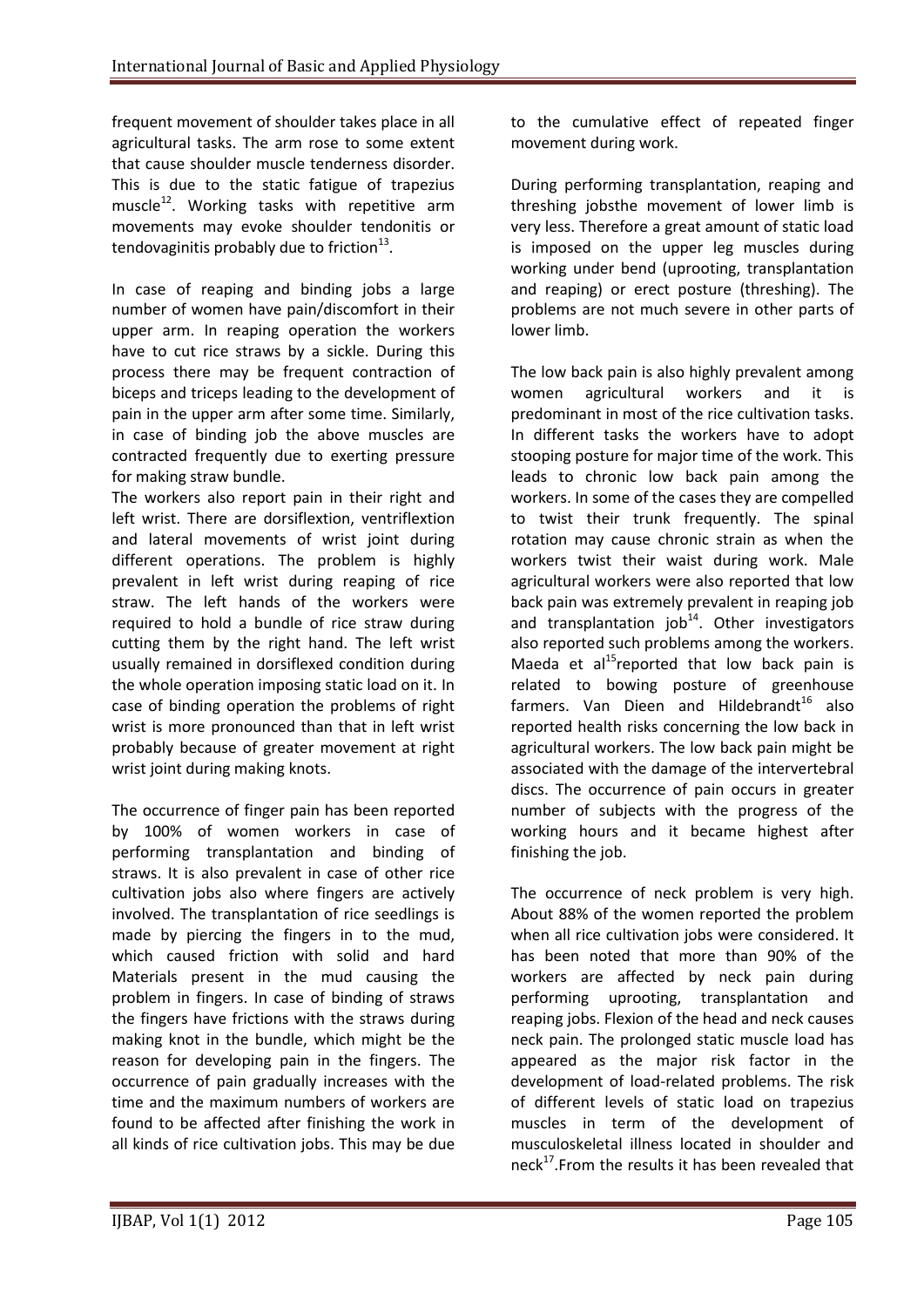the neck problem becomes enhanced with the time and the maximum number of workers (66.5%) is affected after finishing the job.

Indigestion and pain in the abdomen are mainly related to the food habit and personal hygiene. Usually they take the first meal (breakfast) within 9-10 am but they take the second meal (lunch) after finishing the job (within 3.00-4.00 pm). This long gap between the two meals might lead to these digestive problems. Digestive disorders are found to be the maximum in the threshing operation (80%) and the minimum in binding operation (40%). In addition to that acidity is regarded as psychosomatic disorder. The women workers are exposed to psychological stress because of their own household work and children. This may be an additional reason for the development of acidity.

In rice cultivation there is static as well as dynamic contractions of muscles in different parts of the body. The working muscle becomes fatigued and as a result whole body fatigue has been caused at the end of the day. Agricultural workers become fatigue due to one or more reasons together. It may be the general body fatigue that is physical overloading of the entire organism or may be the mental fatigue that is induced by the mental work or may be the nervous fatigue which is caused by overstressing one part of the psychomotor system, as in skilled work or might be the monotony of either occupation surroundings<sup>18</sup>. The occurrence of fatigue among the workers has been found to be increased with the time and a large number of workers (56.1%) become very much fatigue after finishing the rice cultivation job. The fatigue may also be attributed to the low lean body mass and nutritional status of the workers. Table 5 shows that the subjects have low lean body mass. The subjects also have poor nutritional status. The BMI value indicates that they have chronic energy deficiency (Grade I). The nutrient intake of the women also supports the energy deficiency of the workers.

The problems in eye are found to be the maximum in the reaping operation (40%), which is followed by the threshing, uprooting, transplantation and binding. During reaping the dust particles and small fragments of straws have been evolved in the air and probably come in to contact with the eyes of the workers. This might be the reason for the maximum occurrence of eye problems in the workers during reaping job. The results show that the problems are gradually increased with the time of work and about 45.1% of the workers report the problem after finishing the work as the concentration of dust particles increases with the time.

Watering from the eye (23.32%) is the most prevalent eye related problems among the workers. Watering from the eye might be occurred as a result of irritation of the lachrymal glands due to entry of dust particles in to the eyes. The other eye related problems might be related to the entering of evolved dust particles from the straws and fine fragments of dried straws in to the eyes.

Different type of menstrual problems might be related to the bad personal hygiene and lack of awareness of reproductive health of the workers. Menstrual irregularities seem to be reported with greater frequency as women become more involved in high intensity, year round training programs. The study of Bonen and Keizer $^{19}$ shows a relatively high incidence of athletic menstrual cycle irregularity associated with heavy training activities. These findings have also been confirmed in other reviews<sup>20, 21</sup>. The women agricultural workers are also required to exert hard labour and they have a low percentage of fat in their body<sup>22</sup>. Table 5 shows the body composition parameters of female agricultural workers and from the results it appears that the subjects have low percentage of fat and total fat. These factors may be related to the menstrual abnormalities among the female agricultural workers. In addition to the hard physical activity the workers consume lower calories than they required. Although rice cultivation job is very stressful yet the women workers have to continue the work during the pregnancy because of their very low economic status.

**Conclusion:** It can be concluded that the occurrence of musculoskeletal disorder (MSD) is very common among the women agricultural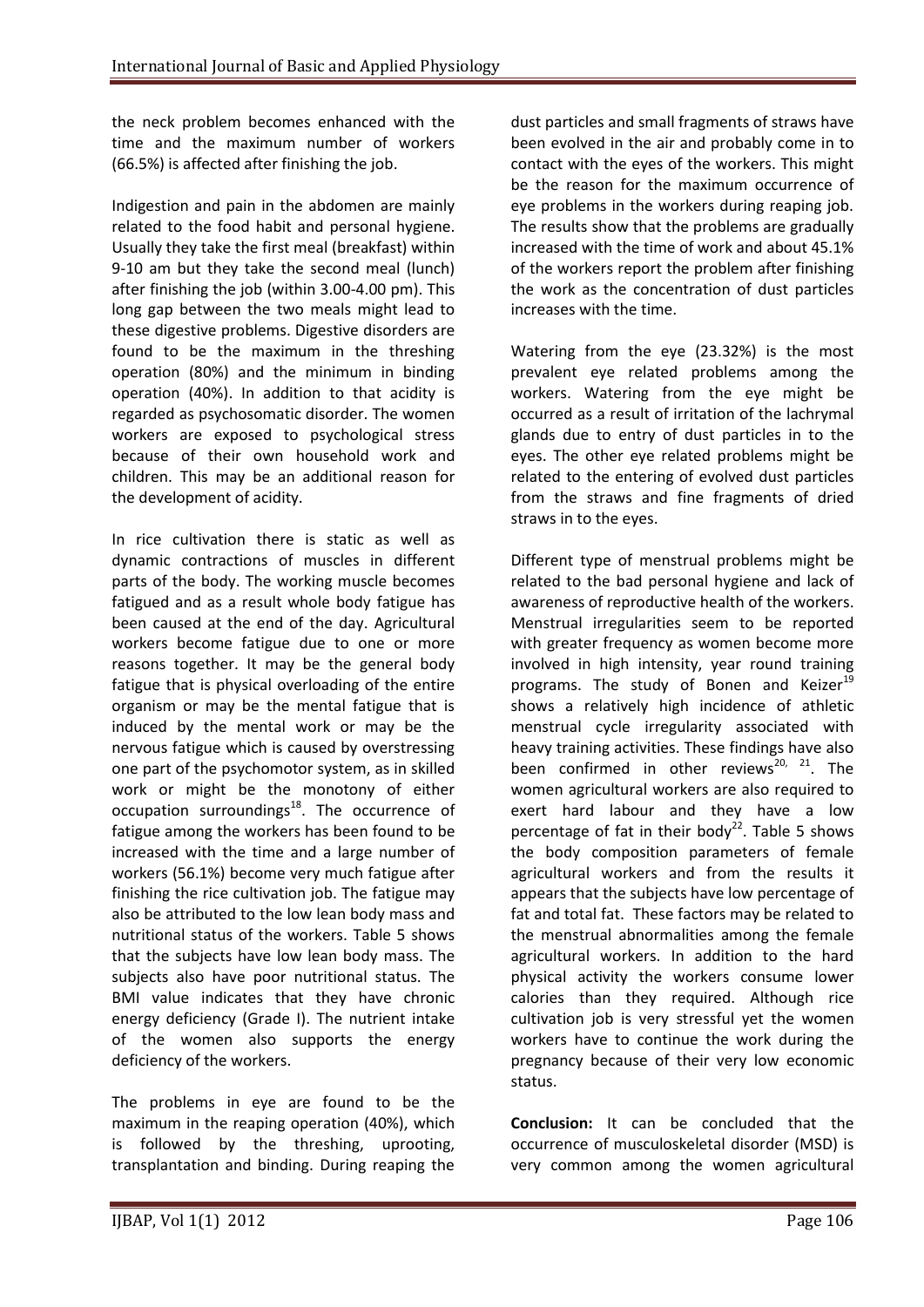workers. The MSD is more prevalent in uprooting and transplantation jobs than in other rice cultivation jobs. The occurrence of MSD in upper limb is the highest in reaping job whereas MSD in lower limb is most prevalent in transplantation job. The occurrence of other job related health hazards is greater in reaping job than that in other rice cultivation tasks. The problems of upper limb and lower back are the most prevalent among all body segments. The low back pain is associated with the postural stress. Modifying the work-rest cycle can reduce the MSD and postural stress. The workers should be aware of bad working posture. The muscle mass of the workers is low which may be related to the MSD hazards. The percentage of fat in women workers is remarkably low. The muscle mass and the amount of fat in the body of the women agricultural workers can be improved by providing good nutrition. The strenuous posture is one of the major problems in rice cultivation jobs. The best solution of this problem is to devise new equipment, which can relieve them from adopting harmful bend postures. Avoiding loads during acute pain and performing some special types of exercises can reduce the low back pain.

## **Referencess**

- 1. Dankelman I, Davidson j. Women and environment in the Third World: Alliance for the future. London: Earth scan Publication; 1988:70-95.
- 2. Census of India. Provisional population Totals, Distribution of workers and nonworkers and broad classification of the working population. West Bengal: Director of census operation; 2001: Series 20.
- 3. Ghosh T, Das B, Gangopadhyay S. A comparative ergonomic study of workrelated upper extremity musculoskeletal disorder among the unskilled and skilled surgical blaksmiths in West Bengal, India. Indian J OccupEviron Med 2011; 15(3):127-32.
- 4. Moore A, Wells R, Ranney D. Quantifying exposure in occupational manual tasks with cumultive trauma disorder potential. Ergonomics 1991; 34: 1433-53.
- 5. Mamansari DU, Salokha VM. The need for ergonomics considerations for the design and development of agricultural machinery in Thailand. J. Hum. Ergol 1995; 24: 61-72.
- 6. Grandjean E, Hunting W. Ergonomics of posture-review of various problems of standing and sitting posture. Applied Ergonomics 1977; 8: 135-140.
- 7. Nordander C, Ohlsson K, Balogh I, Hansson GA, Axomon A, Presson R, Skerfving S. Gender differences in workers with identical repetitive industrial tasks: exposure and musculoskeletal disorders. Int Arch Occup Environ Health 2008; 81(8): 939-47.
- 8. Kumudini G, Hasegawa T. Workload and awkward posture problems among smallscale straberry farmers in Japan. J Hum Ergol (Tokyo) 2009; 38(2): 81-8.
- 9. Westgaard RH. Work related musculoskeletal complaints: Some ergonomic challenges upon the start of a new century. Appl. Ergonomics 2000; 31: 569-80.
- 10. Jackson AS, Pollock ML, Ward A. Generalized equations for predicting body density of women. Medicine and science in Sports and Exercise 1980: 12: 175  $-$ 182.
- 11. Swaminathan M. Essentials of Food and Nutrition, Vol. I and II, Bangalore: The Bangalore Printing and Publishing Co. Ltd.; 1999.
- 12. Onishi N, Nomura H, Sakai K, Yamamoto T, Hirayama K, Itani T. Shoulder muscle tenderness and physical features of female industrial workers. J. of Human Ergology 1976;5: 87-102.
- 13. Herbertis P, Kadofors R, Hogfors C, Sigholm G. Shoulder pain and heavy manual labour. Clinical Orthopedics 1984;191: 166-178.
- 14. Kar SK, Dhara PC. An evaluation of musculoskeletal disorder and socioeconomic status of farmers in West Bengal, India. Nepal Medical College Journal 2007; 9(4): 245-249.
- 15. Maeda K, Okaraki F, Suenaga T, Sakurai T, Takamatsu M. Low- back pain related to bowing posture of greenhouse farmers.